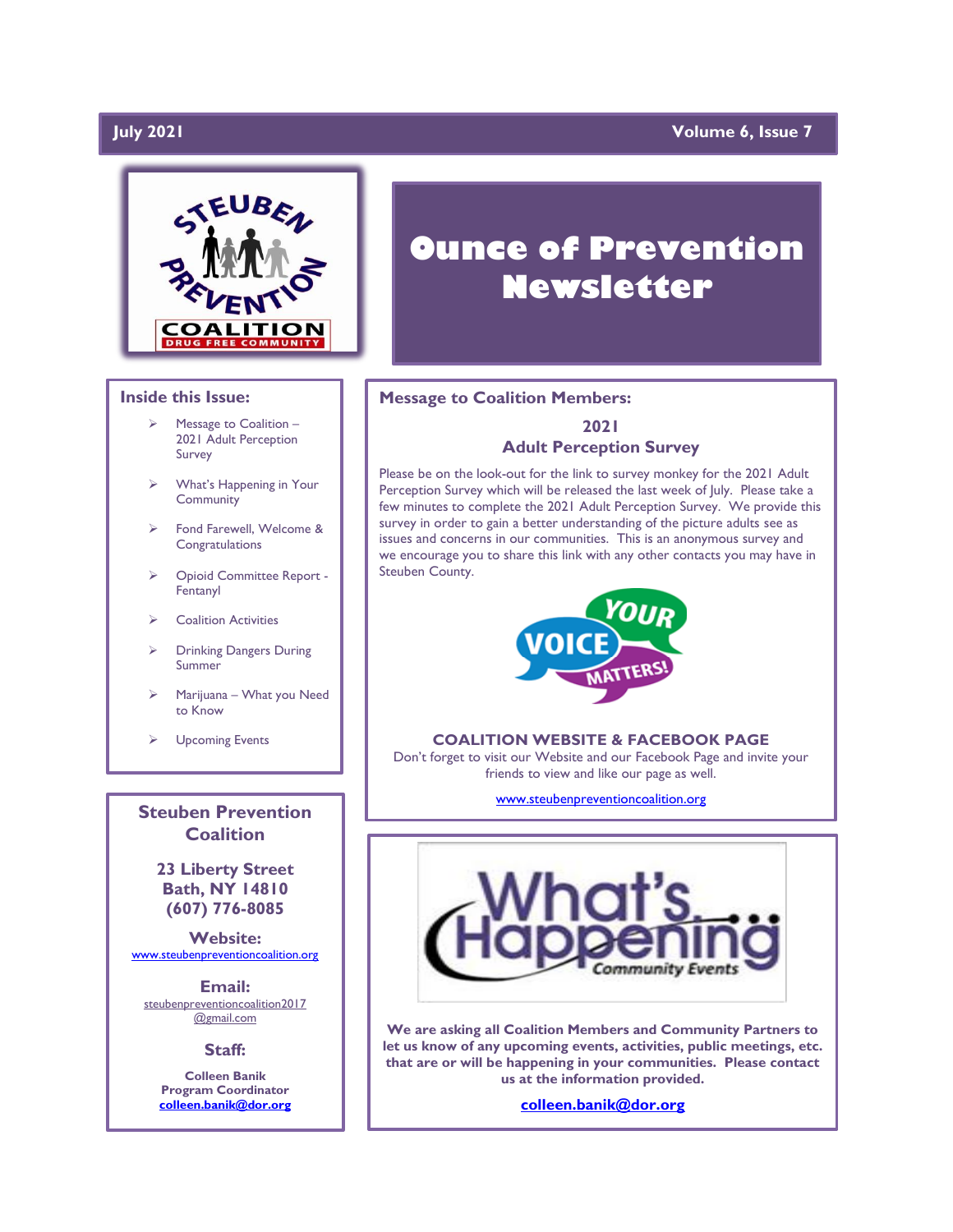# **July 2021 Page 2 Volume 6, Issue 7**

# **Fond Farwell to Our Fearless Leader**



We reported in the June issue that our Prevention Director, Jim Bassage was retiring after 17 years of very significant and important service to the communities of Steuben County.

Well that time is now upon us. Jim officially retires as of July 2, 2021 and we are going to miss him greatly.

# **Congratulations to our New Leader**



We at the Steuben Prevention Coalition would like to **CONGRATULATE** Stacey O'Dell as the new Prevention Supervisor for Catholic Charities Steuben/Livingston.

Stacey has been with Catholic Charities as a Prevention Educator under Jim Bassage and the Steuben Council on Addictions.

We welcome Stacey as the new Prevention Supervisor and look forward to helping her fill some very big shoes.



# **Opioid Committee Report The Gray Death Appears in Western NY**

Connie Terry Program Assistant Opioid Committee July 2021



"According to the Centers for Disease Control and Prevention, on average, 130 Americans die each day from an opioid overdose which can include prescription oral pain killers, heroin, and fentanyl. Nearly half of all opioid overdose deaths involve a prescription opioid." (1) Nationwide, there has been a 30% increase in opioid overdoses since the beginning of the COVID 19 pandemic. At the forefront of this crisis is the synthetic opioid, fentanyl.

Fentanyl is a synthetic opioid that is 50-100 times more potent than morphine. It is a prescription drug used to treat severe pain. However, it has made its way to the illegal market because it is cheap to make and the high is euphoric. Most of the illegal fentanyl comes from Mexico and China. It's easy to smuggle and has become the most common drug involved in US overdose deaths. Three out of five overdose deaths involved fentanyl in 2020; that's approximately 91,000 people. Illegal fentanyl is often mixed with other common street drugs to intensify the high, making it even more dangerous.

Fentanyl use has driven the opioid epidemic, however, there is an even more toxic and dangerous version of the drug pushing its way to the forefront. The Gray Death is a combination of several potent opioids including whatever else the drug dealer has on hand. It commonly contains heroin, fentanyl and U-47700 (pink heroin). It can even include carfentanil, one of the most dangerous opioids. Gray Death powder can be inhaled or absorbed through the skin. Even in the smallest amount, it can rapidly lead to fatal respiratory depression. As many as 5 to 10 doses of naloxone may be needed to reverse the effects of gray death**.**

The New York State Office of Addiction Services and Supports is warning Western New York residents of this deadly illicit drug combination that's been reported in the area. (2)

(1[\) http://drugs.com/illicit/graydeath.html](http://drugs.com/illicit/graydeath.html)

(2[\) https://www.wivb.com/news/local-news/buffalo/western-new-york/nys-warns](https://www.wivb.com/news/local-news/buffalo/western-new-york/nys-warns-of-gray-death-deadly-opioid-drug-combination-making-rounds-in-wny/)[of-gray-death-deadly-opioid-drug-combination-making-rounds-in-wny/](https://www.wivb.com/news/local-news/buffalo/western-new-york/nys-warns-of-gray-death-deadly-opioid-drug-combination-making-rounds-in-wny/)

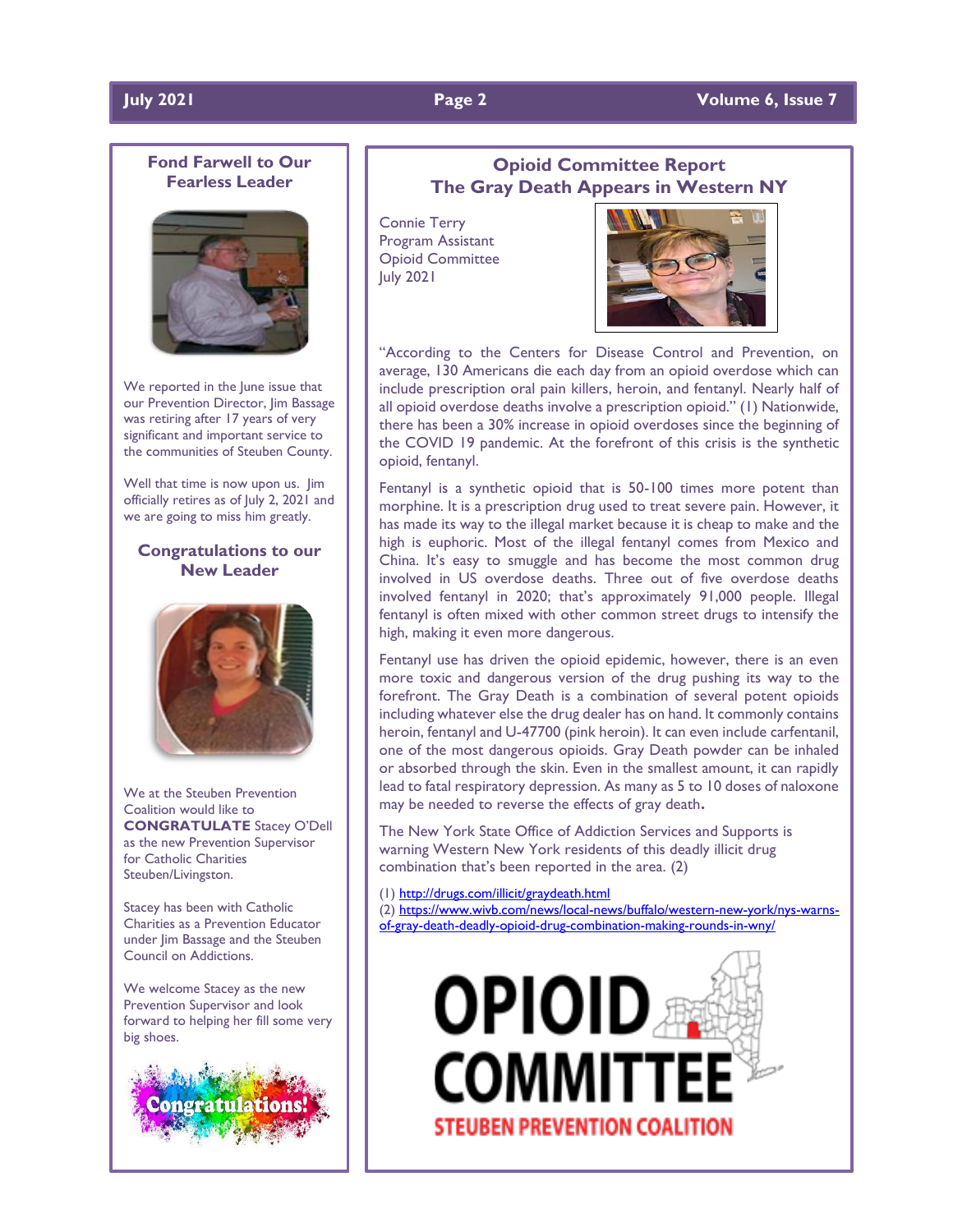# **Coalition Activities**



The Steuben Prevention Coalition will be hosting a **Community Youth Awareness & Family Movie Night** in early August this year. This event will be held at the Dormann Library as an outside activity. Dinner will be served during a Prevention Health Fair with the evening's movie to follow and popcorn. We will be collaborating on this project with the Dormann Library, the John Southard Youth Recreation Group and the Steuben Council on Addictions.



**Drug Impairment Training for Education Professionals (DITEP)** to be held in August.

DITEP is a training geared towards school-based personnel (e.g. principals, teachers, school nurses, school resource officers, counselors, etc.) and other community/parent organizations as a way to increase competence and confidence in evaluating and documenting impairment of students suspected of using, abusing, or being under the influence of drugs or alcohol. Such information can be considered by school/district leadership teams to develop or revise related policies and procedures.

**Please stay tuned for further details on both upcoming events as they come in.**

# **Drinking Dangers During the Summer**

Summer is a time when many of us want to celebrate. Winter is over with. With more daylight hours of bright sun, the beach beckons. There are graduation parties, Fourth of July barbecues, and anyreason-at-all parties to attend. It's a great time to get together with friends, enjoy the long days and have a good time. Unfortunately, a lot of these celebrations involve alcohol and all the dangers associated with it. Stay safe this summer and consider partying alcohol-free. If you are going to indulge, do so responsibly and safely.

### **Alcohol and The Heat**

Many of the best summer parties are outdoor barbecues and picnics. Being outside while temperatures are high and the sun is shining can be a health hazard even without alcohol. Without proper precautions you may suffer from heat stroke, sunburn or dehydration. Alcohol can worsen these conditions and speed their onset.

### **Alcohol and The Water**

What would a summer party be without a pool, lake or ocean-side beach? If you're drinking near or on the water, the risk of harm is great. In fact, [one out of every two deaths](http://pubs.niaaa.nih.gov/publications/SummerSafety/SummerSafety.htm) that occurs during water recreation is related to alcohol. While many people take drinking and driving very seriously, not everyone considers drinking and boating to be an issue. An intoxicated boat operator can cause terrible damage from accidents. Passengers drinking on boats may lose balance and fall overboard. There are also the same hazards that involve drinking and being exposed to heat and the sun. On a boat it may not be possible to get drinkable water to stay hydrated, or to find relief from heat and sun. If you'll be out on a boat, it's best to refrain from drinking at all. If there will be drinking, bring along plenty of water, sunscreen and light clothing. Never let the operator of a boat drink.

### **Parties and Binge Drinking**

Most people have lots of parties to attend over the summer, which gives ample opportunities to drink too much. When you're having fun at a party it can be easy to forget how much you have had. Women should not have more than four drinks at once, or men more than five. Drinking more is considered [binge drinking](http://www.cdc.gov/features/summertimesafety/) and is particularly dangerous. Binging can lead to car accidents, assaults and fights, unplanned pregnancies, increased blood pressure, heart disease and other serious problems. Binge drinking can turn a fun party into a nightmare. Always keep track of what you are drinking at parties and set a limit. Drink one non-alcoholic beverage in between every alcoholic drink to keep yourself from getting out of control. It also helps to have a friend or partner monitor your intake and warn you if you are close to drinking too much.

> *An Elements Behavioral Health Guide to Drug Rehab* [www.drugrehab.us](http://www.drugrehab.us/)